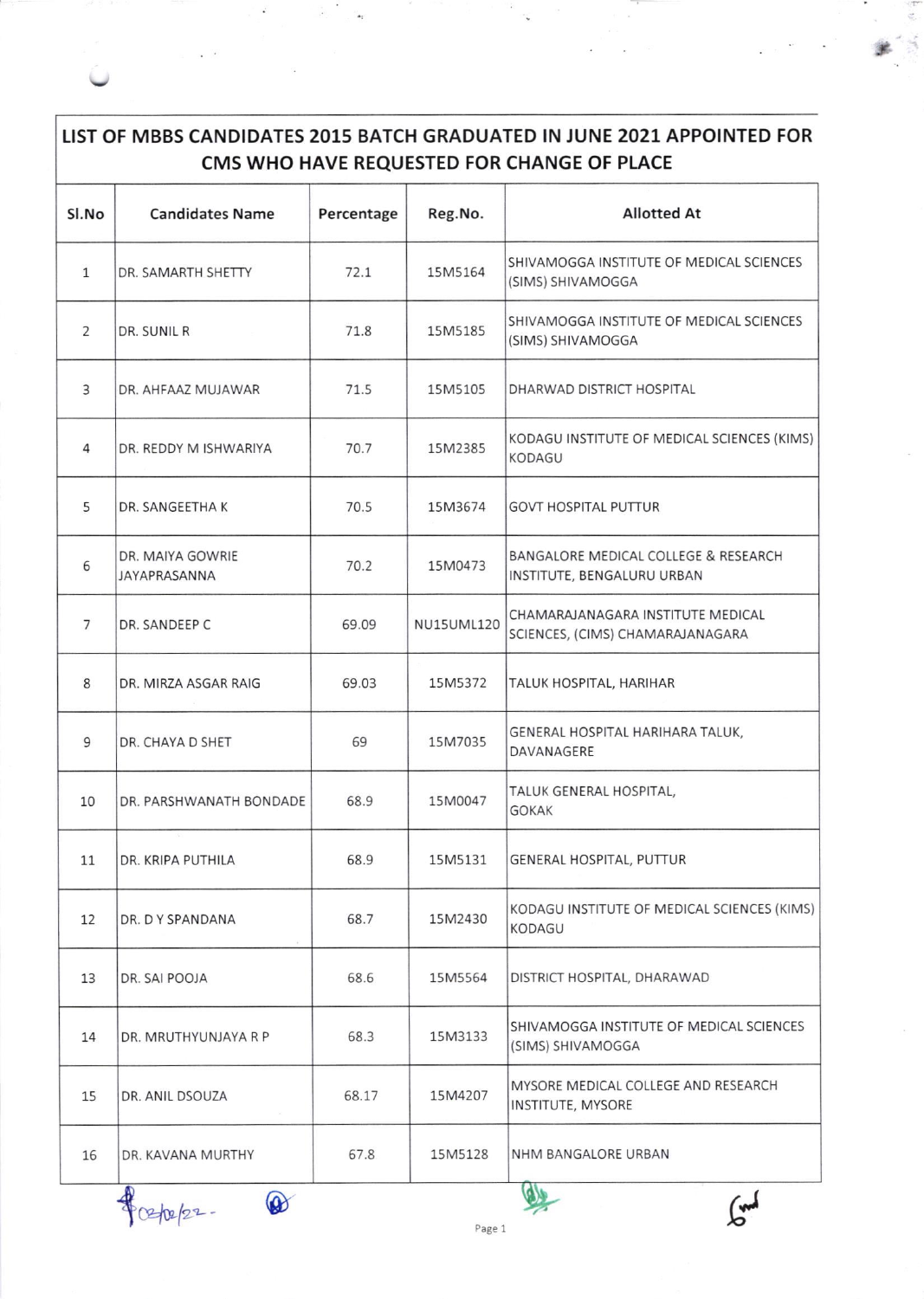| 17 | DR. ROHITH NARAYAN           | 67.8  | 15M3170 | MYSORE MEDICAL COLLEGE MYSURU                                     |
|----|------------------------------|-------|---------|-------------------------------------------------------------------|
| 18 | DR. SANJANA R V              | 67.7  | 15M3192 | SHIVAMOGGA INSTITUTE OF MEDICAL SCIENCES<br>(SIMS) SHIVAMOGGA     |
| 19 | DR. SRI HARI K               | 67.6  | 15M2593 | GENERAL HOSPITAL HIRIYURU TALUK,<br>CHITRADURGA                   |
| 20 | DR. POOJA P JAIN             | 67.4  | 15M2360 | KODAGU INSTITUTE OF MEDICAL SCIENCES (KIMS)<br><b>KODAGU</b>      |
| 21 | DR. DEEPTHIN                 | 66.7  | 15M7041 | MYSORE MEDICAL COLLEGE MYSURU                                     |
| 22 | DR. RAKSHITH. K              | 66.62 | 15M7344 | HASSAN INSTITUTE OF MEDICAL SCIENCES (HIMS),<br><b>HASSAN</b>     |
| 23 | DR. DANIYA RAFIQ KARAJGI     | 66.6  | 15M0184 | <b>BELAGAVI INSTITUTE OF</b><br>MEDICAL SCIENCES (BIMS) BELAGAVI  |
| 24 | DR. KOUSHIK U                | 66.5  | 15M1864 | GADAG INSTITUTE OF MEDICAL SCIENCES (GIMS)<br><b>GADAG</b>        |
| 25 | DR. CHETAN<br>CHANNAKESHWARA | 66.4  | 15M3045 | MYSORE MEDICAL COLLEGE MYSURU                                     |
| 26 | DR. AKHILA K                 | 66.1  | 15M5107 | SHIVAMOGGA INSTITUTE OF MEDICAL SCIENCES<br>(SIMS) SHIVAMOGGA     |
| 27 | DR. DEEPASHREE               | 66    | 15M1190 | DHO OFFICE, BAGALKOTE                                             |
| 28 | DR. PURUSHOTHAM K            | 66    | 15M2369 | MALUR TALUK HOSPITAL, KOLAR                                       |
| 29 | DR. SANTOSH M HEGDE          | 66    | 15M1907 | GENERAL HOSPITAL, YELLAPUR, UTTAR KANNADA                         |
| 30 | DR. RASHMI                   | 66    | 15M5283 | <b>GULBARGA INSTITUTE OF MEDICAL SCIENCES</b><br>(GIMS), GULBARGA |
| 31 | DR. ASHNITH RANGAREJI        | 65.9  | 15M6111 | SRIRANGAPATNA TALUK OFFICE                                        |
| 32 | DR. ASHWANTH SREE            | 65.8  | 15M5471 | GENERAL HOSPITAL, SAKALESHPURA, HASSAN                            |
| 33 | DR. PRAJUAL K REDDY          | 65.8  | 15M3494 | DISTRICT HOSPITAL RAMANAGARA                                      |
| 34 | DR. HARSHITHA M              | 65.8  | 15M4949 | PHC DAVANAGERE                                                    |
|    | O                            |       |         |                                                                   |

÷.

 $\sim$ 

 $\ddot{\cdot}$